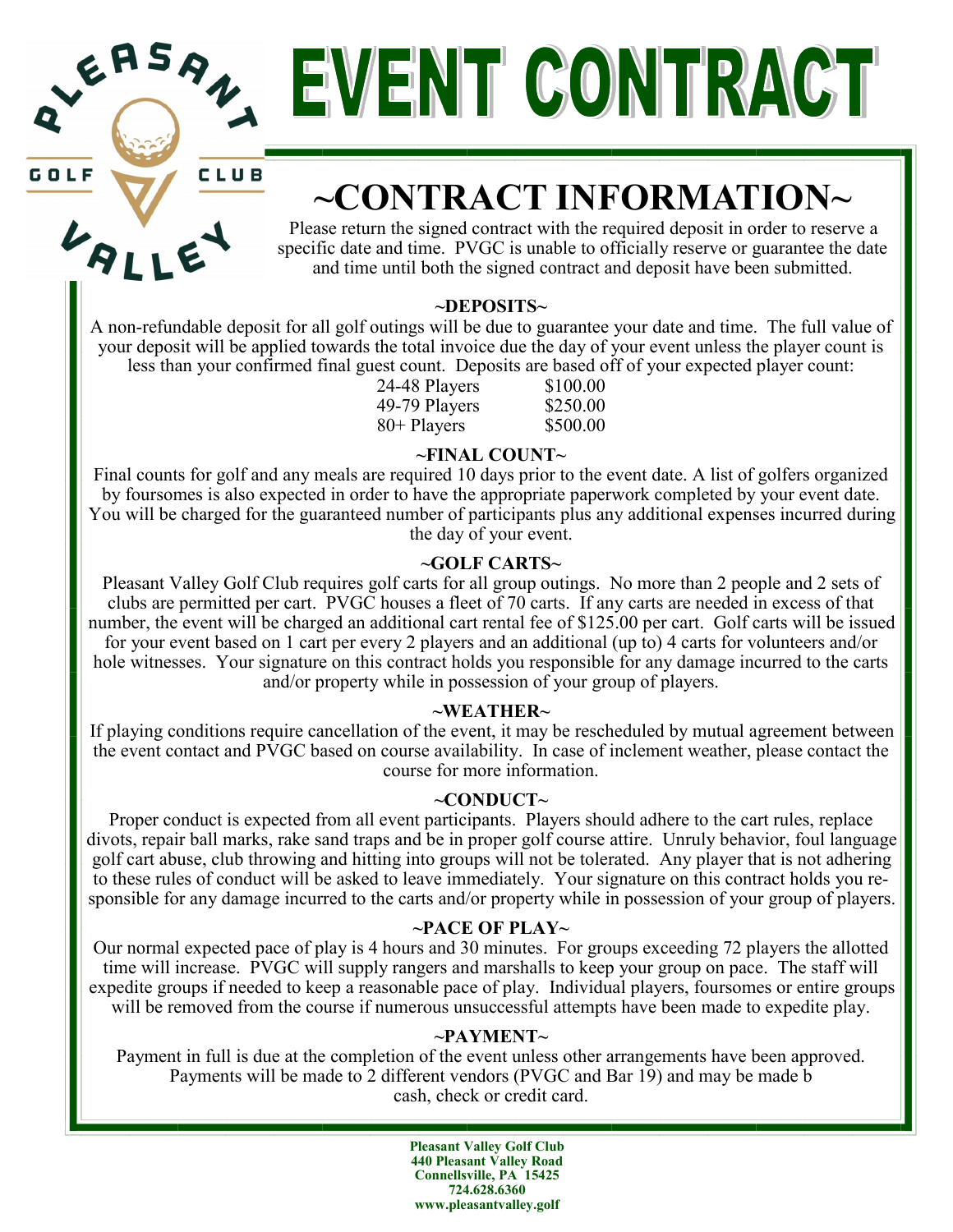# ERSAL FOOD & BEVERAGE

CLUB

GOLI

LAL

All food & beverage must be purchased from Pleasant Valley Golf Club and Bar 19. All food & beverage must be served by authorized staff member and must be consumed the day of your event. Per the PLCB, no outside alcohol is permitted on the property. ANYONE caught bringing outside alcohol, in any form will be asked to leave immediately.

#### **~PAR~ \$65.00 Monday-Friday/\$75.00 Saturday, Sunday & Holidays**

Entrees: (Choose 2) Sides: (Choose 2)<br>
Honey Brined Chicken Breast\* Potato Salad Honey Brined Chicken Breast\* All Beef Hamburgers Macaroni Salad Hot Sausage With Peppers & Onions Tossed Salad BBQ Pulled Pork BBQ Baked Beans Kielbasa With Sauerkraut Mixed Vegetables Italian Roast Beef **Pasta with Marinara Sauce** 

*\*Bone in Chicken Available* Roasted Redskin Potatoes

*Price includes non alcoholic beverages, all appropriate condiments, homemade brownies, tax and service charge.* 

#### **~BIRDIE~ \$70.00 Monday-Friday/\$80.00 Saturday, Sunday & Holidays**

Entrees: (Choose 2) Sides: (Choose 2) BBQ Ribs (Based on (2) 2 rib portions/guest) Coleslaw BBQ Chicken<br>BBO Pulled Pork Pasta with Marinara Sauce BBQ Beef Brisket Bourbon & Bacon Baked Beans

Pasta with Marinara Sauce Corn on the Cob Grilled Vegetables Homemade Macaroni & Cheese

*Price includes non alcoholic beverages, tossed salad, cornbread, tax and service charge.* 

#### **~EAGLE~ \$75.00 Monday-Friday/\$85.00 Saturday, Sunday & Holidays**

Entrees: (Choose 2) Sides: Choose 2) Chicken Marsala<br>
Roasted Garlic Fingerling Potatoes<br>
Herb Mashed Potatoes Herb Mashed Potatoes Bourbon Salmon Pasta with Alfredo Sauce Whiskey Barrel Sliced Sirloin Steak Pasta with Marinara Sauce Homemade Crab Cakes Grilled Vegetables English Baked Scrod Brown Sugar Corn<br>Grilled Pork Chops Greens Beans Alma Greens Beans Almandine *Price includes non alcoholic beverages, dinner rolls, tossed salad, tax and service charge.*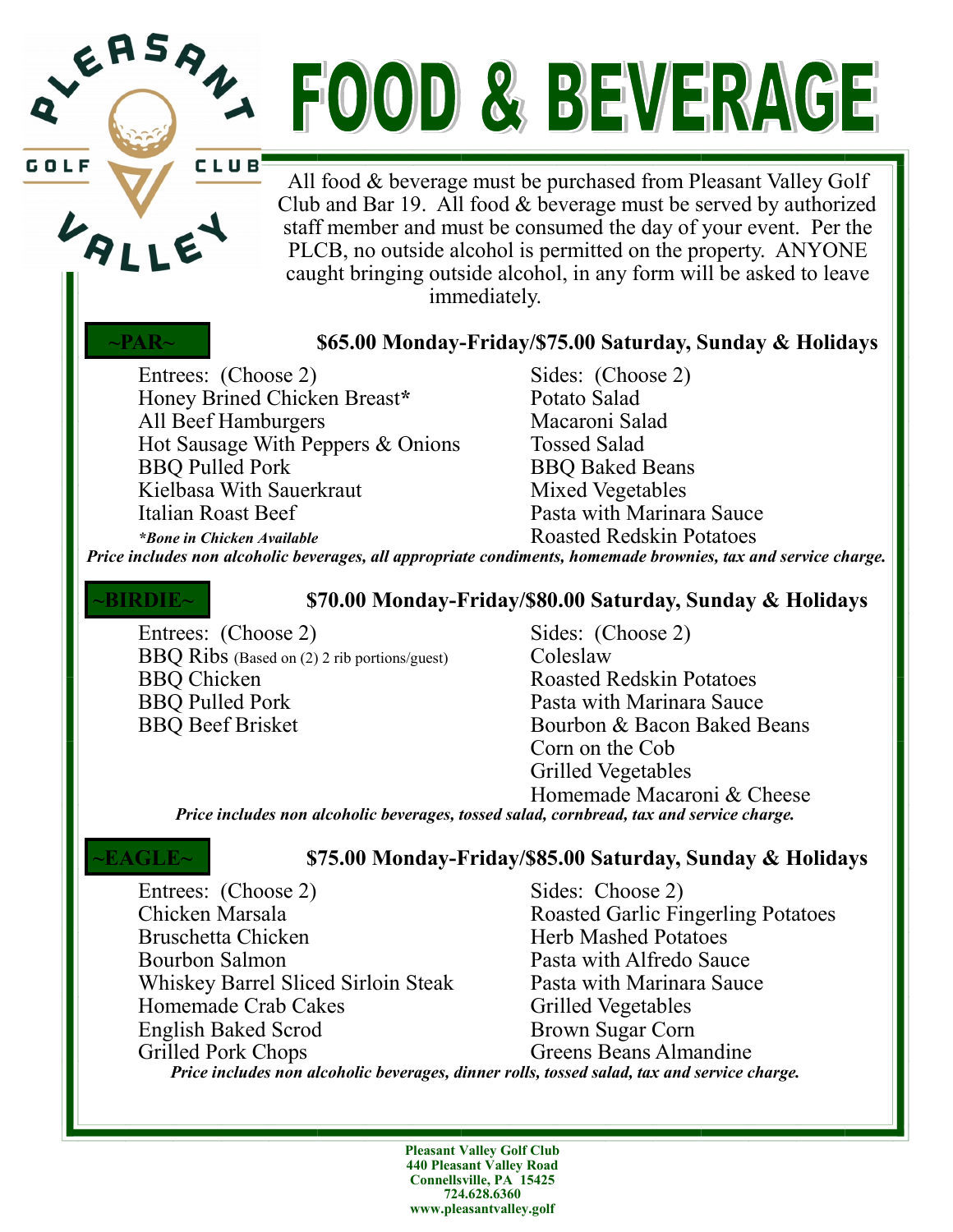

# RSA FOOD & BEVERAGE AD ONS

CLUB



GOLF

Pleasant Valley also offers plenty of different meals options for before and during your event. All meal selections offered for groups of 24 or more unless otherwise noted.

### **~CONTINENTAL BREAKFAST~**

Includes breakfast pastries, coffee, orange juice, cranberry juice and water. **\$7.50/person** *Add fresh fruit cups or whole fruit for \$3.00/person*

#### **~CLASSIC BREAKFAST~**

Includes scrambled eggs, breakfast sausage, applewood smoked bacon, breakfast potatoes, fresh fruit display, coffee, orange juice, cranberry juice and water.

#### **\$19.00/person**

*Must have a minimum of 40 guests for this option.* 

#### **~HOT DOG LUNCH~**

Each player will get a ticket entitling them to their choice of a jumbo, all beef 1/4 lb. hot dog or a jumbo, 1/4 lb. jalapeno hot dog and a bag of chips.

**\$5.00/person** *Upgrade to grilled hamburgers (with cheese and all appropriate condiments) for \$3.00/person*

#### **~BOXED LUNCH~**

Freshly made deli sandwich (Turkey & Swiss Cheese, Roast Beef & Cheddar or Ham & American,) condiments, bag of chips, whole fruit and homemade brownies. **\$12.50/person**

#### **~NON ALCOHOLIC BEVERAGES~**

Coolers will be placed at registration and throughout the course if requested. Inventory will be taken at the beginning of the event and at the completion of the event with the ending invoice only consisting of what was consumed during the event.

#### **Bottled Water \$1.00/ea.**

#### **Canned Pop \$1.00/ea.**

#### **Bottled Gatorade \$2.00/ea.**

*\*Please ask us about bringing donated non alcoholic beverages for your event!*

We are more than happy to discuss other menu options that your group might have. In addition, for smaller events we can produce ala carte menus that can be preordered before your round of golf begins.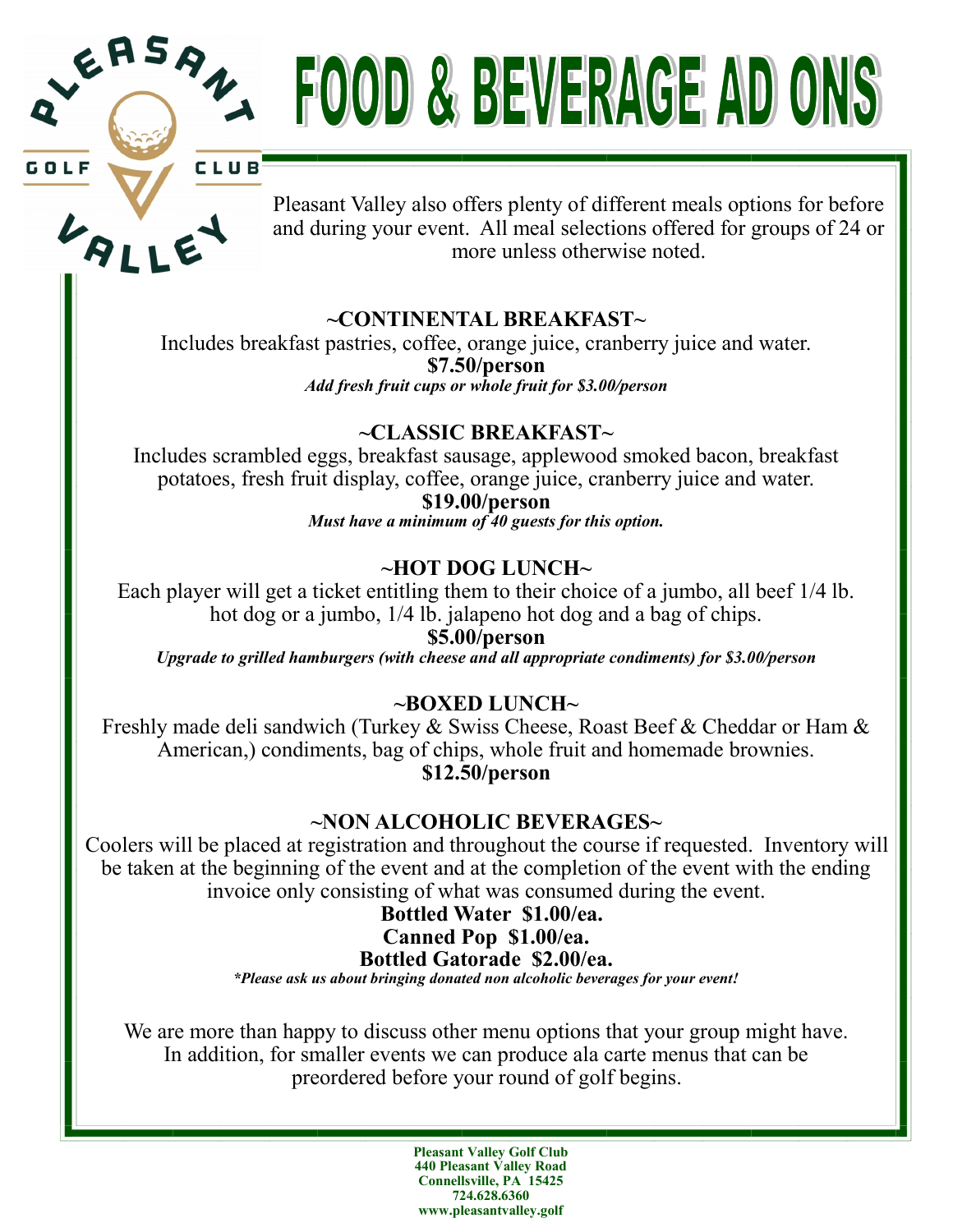ASAN. ALCOHOL

**GOLF** 

CLUB! Per PLCB, Pleasant Valley must insist that ALL Alcohol consumed anywhere on property is purchased and dispensed by authorized staff. No outside alcohol of any kind is permitted. In addition, no outside coolers are permitted.

## **~CANNED BEER~**

Coolers will be placed at registration and throughout the course if requested. Inventory will be taken at the beginning of the event and at the completion of the event with the ending invoice only consisting of what was consumed during the event.

**Domestic Beer \$2.00/ea**

**Domestic beer selection normally consisting of Miller Lite, Bud Light, Coors Light, Budweiser, Yuengling Lager and Michelob Ultra. Beer selection subject to change.** 

#### **Seltzers/Coolers \$4.00/ea.**

**Seltzers/Coolers selection normally consisting of 1 of the following: Truly's, Bud Light Seltzer, WhiteClaw, Arnold Palmer Spiked, Mike's Hard Lemonade. Seltzer/Cooler selection subject to change.** 

**\*Please ask us about any specific drink requests. We are more than happy to quote you a price based on your specific drinks requested.** 

## **~DRAFT BEER~**

#### Keg will be placed at registration or on the golf course at agreed upon location during your event. **1/2 Keg Domestic Beer \$210.00++ (Minimum of 60 guests)**

**\*Please ask us about any specific drink requests. We are more than happy to quote you a price based on your specific drinks requested.** 

## **~OPEN BAR~**

At the completion of golf our full bar services will be available to your guests. Selections include Well, Call and Premium brands of Vodka, Rum, Tequilia, Whiskey, Bourbon, Scotch, Gin and Various Cordials. In addition, a selection of House wines (both red & white) are included as well.

### **\$14.00 ++/pp/hour**

**This option will be charged for your final guest count (including extra dinner guests and/or volunteers that will be in attendance. A \$50/hr. bartender fee is mandatory with this selection.** 

**\*Please ask us about any specific drink requests. We are more than happy to quote you a price based on your specific drinks requested.**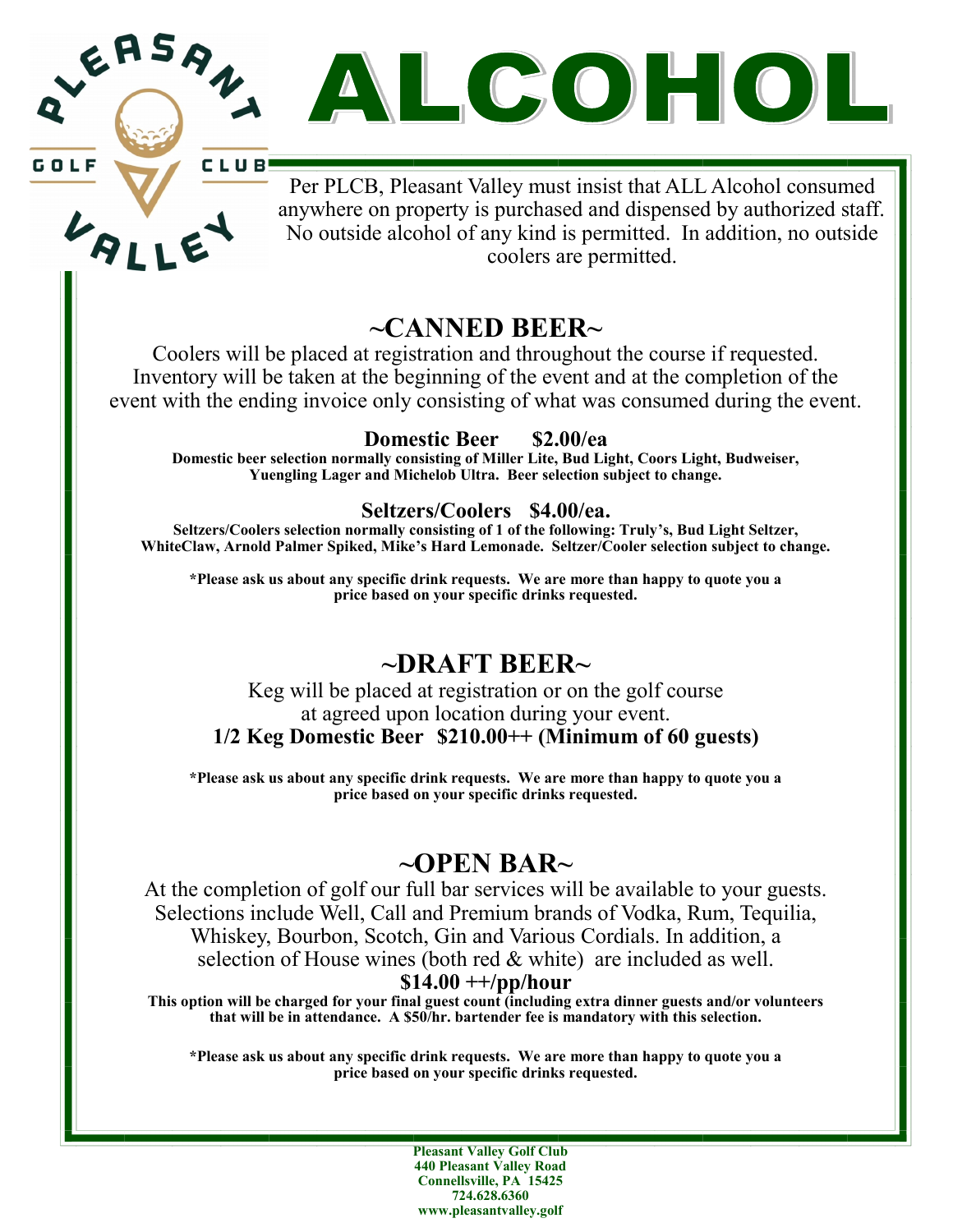GOLF

We pride ourselves here at Pleasant Valley Golf Club in offering you a one-of-a-kind outing experience. Our professional staff is extremely experienced and will provide you and your guests with a level of service that is second to none. From our meticulous

preparation and printing of your personalized cart signs, proximity markers, tournament scorecards, scoresheets, player lists and alpha lists to our welcoming bag service, registration set-up and sponsor sign placement we strive to take all of the hassle out of the event day labor. We will have everything professionally set-up so that you are able to come and enjoy the day with your guests and concentrate on making money for your charity or event sponsor.

EASAN

 $\ddot{B}$ 

GOLF

CLUB

#### **~SPONSOR SIGNS~**

Sponsor signs will be placed at an agreed upon location on the course. Most commonly, the signs are placed around #18 green for the duration of your event which provides the most visibility. Signs must be delivered no later than the day before your event for proper placement. All signs will be picked up and brought to the program following golf. We ask that you take all sponsor signs, banners, advertisement with you the day of the event. Any signage left at Pleasant Valley Golf Club will be discarded after a period of 7 days after your event.

#### **~TEE TIME START~**

24 player minimum. 4 players will tee off of #1 Tee every 10 minutes.

### **~MORNING SHOTGUN~**

**Morning Shotguns are limited to an 8:00 AM start.-NO EXCEPTIONS.**

A Modified Shotgun start is available for groups of 40 or more (Maximum of 132 Players.) All groups larger than 72 players will be considered a full field.

#### **~AFTERNOON SHOTGUN~ Afternoon Shotguns are limited to a 1:30 PM start.-NO EXCEPTIONS.**

A Modified Shotgun start is available for groups of 40 or more (Maximum of 132 Players.) All groups larger than 72 players will be considered a full field.

Modified shotguns for groups under 72 players will be at the golf course's judgment. We reserve the right to change the starting option based on final confirmed player count or course availability. If a specific starting option is desired, please let us know when booking.